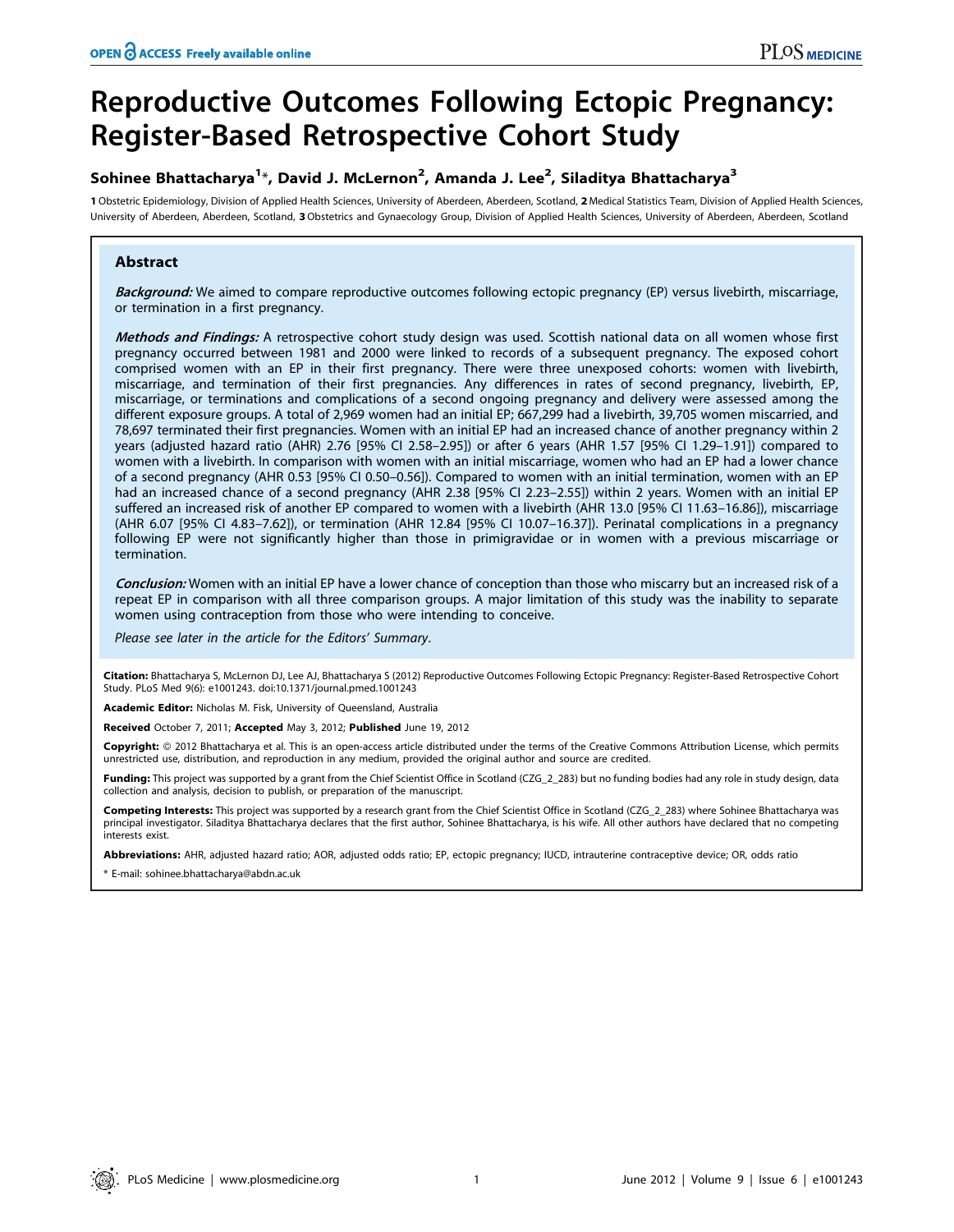#### Introduction

An ectopic pregnancy (EP) occurs when a fertilised ovum implants at a site outside the uterine cavity. The commonest location is within the fallopian tube, and the condition remains a significant cause of morbidity and mortality due to the associated risks of tubal rupture and intra-abdominal haemorrhage. Between 2003 and 2005, EPs accounted for 72% of early pregnancy deaths in the United Kingdom [1]. Suggested risk factors include pelvic infection, smoking, previous pelvic surgery, sterilisation, use of certain types of intrauterine contraceptive devices (IUCD), a previous ectopic pregnancy, and older maternal age [2,3]. In recent years, early diagnosis has meant that maternal deaths due to EP have become increasingly rare in the developed world and the clinical emphasis has now shifted to preservation of fertility [4]. To assess the existing evidence regarding reproductive outcomes following ectopic pregnancy, we conducted a literature search in Ovid MEDLINE (1966–2008), EMBASE (1996–2008), and CINAHL (1986–2008) using the search terms ''ectopic'', ''pregnancy or gestation'', and ''outcomes''. Several papers on risk factors for tubal EP were identified [5,6], but few studies explored pregnancy outcomes following an ectopic gestation comparing them to those following intrauterine pregnancies. Two studies specifically addressing this issue reported conflicting results. Hassan and Killick [7] reported a 3-fold increase in conception rates following EP, while a much larger study based on the EP registry in Auvergne, France [8] found no independent effect of ruptured tubal EP on subsequent fertility. In France, the Auvergne registry collects data on all ectopic pregnancies occurring in a geographically defined area and several articles based on this register have been published. These articles, although providing an insight into the epidemiology of EP, do not present comparisons with intrauterine pregnancies.

The relationship between fertility and EP is of interest to researchers and clinicians because the same underlying pathology, for example tubal damage, may result in both infertility and ectopic pregnancy. The factor underlying reduced fertility and recurrence of EP is possibly pelvic inflammatory disease (PID). Westrom et al. [9] found that rates of EP in women diagnosed with PID by laparoscopy were 9.1% versus 1.4% in those without PID. Moreover, the shift in management strategies for EP towards tubal conservation may have improved fertility but contributed to increased recurrence.

Our aim was to investigate, in a population-based cohort of women, reproductive outcomes after an initial EP and compare them to outcomes following successful or unsuccessful intrauterine pregnancies.

## **Methods**

#### Ethics Statement

Formal ethical approval was not considered necessary by the North of Scotland Research Ethics Service. Approval was obtained from the Privacy Advisory Committee of the Information and Services Division of NHS Scotland.

# Databases and Variables

The Scottish Morbidity Record obtains information on clinical and demographic characteristics and outcomes for all women discharged from Scottish hospitals. Information maintained by the Information and Services Division (ISD) of NHS Scotland offers unique opportunities to understand and explore the epidemiology of EP in Scotland over a defined period of time. A register-based cohort study design was employed here, using routinely collected data from the database of Scottish Morbidity Records (SMR). Data were extracted on all women who had an EP, a miscarriage, a termination, or an ongoing pregnancy and delivery in their first pregnancy between 1981 and 2000 recorded in these databases (SMR01 and SMR02). The two pregnancy events were linked by internal data linkage procedures using unique identifiers. Subsequently, identifiers were removed and an anonymised dataset was provided by the ISD to the researchers.

The following variables were obtained by matching SMR01 and SMR02 datasets:

demographic details: age at first and second pregnancy, smoking status (data available for a subset of women), social class (assessed using Carstairs' index of deprivation) [10]; details of EP: previous history of EP, date of event; reproductive outcomes: intrauterine pregnancy, repeat ectopic, miscarriage, termination, stillbirth.

The data were coded according to the International Classification of Diseases 9th and 10th Revisions and stored in the SMR databases.

#### Second Pregnancy Outcomes

In a retrospective cohort study, reproductive outcomes of second pregnancy in women who had an EP in their first pregnancy (exposed group), were compared with those in three unexposed groups: (1) women who had a live birth in their first pregnancy (unexposed group A); (2) women who had a miscarriage in their first pregnancy (unexposed group B); (3) women who had an abortion (termination of pregnancy) in their first pregnancy (unexposed group C).

# Perinatal Complications in Second Ongoing Pregnancy

A subgroup analysis was carried out in women who had a second continuing intrauterine pregnancy leading to delivery in order to assess the risks of maternal and perinatal complications following an ectopic first pregnancy. Again, a cohort study design was used, where the exposed cohort comprised women who had an EP in their first pregnancy and then had an ongoing pregnancy leading to delivery. The unexposed cohorts consisted of women who had an ongoing second pregnancy leading to delivery but had previously had a miscarriage, a termination, or a live birth in a first pregnancy. A fourth comparison group consisted of primigravid women with an ongoing pregnancy leading to delivery as the risks of complications like preeclampsia were dependent on parity.

The proportion of women with preeclampsia, placenta praevia, and placental abruption in the exposed cohort were compared with those in each of the four unexposed cohorts. Also, perinatal outcomes such as preterm delivery and low birth weight were compared across the groups, as was mode of delivery.

#### Statistical Analysis

Demographic variables including age at pregnancy event, social class, and smoking status were compared in exposed and unexposed cohorts using appropriate univariate tests (analysis of variance for continuous variables and Pearson's chi- square test for categorical variables).

Survival analysis was conducted to investigate whether first pregnancy outcome had an effect on time to the second pregnancy outcomes—any second pregnancy, miscarriage, EP, termination, or stillbirth. Kaplan-Meier survival curves of time to second pregnancy from the date of first pregnancy outcome (i.e., ectopic, live birth, miscarriage, termination) were produced. Cox's proportional hazards models were used to calculate the hazard ratio (HR) with 95% CIs of each of these outcomes following different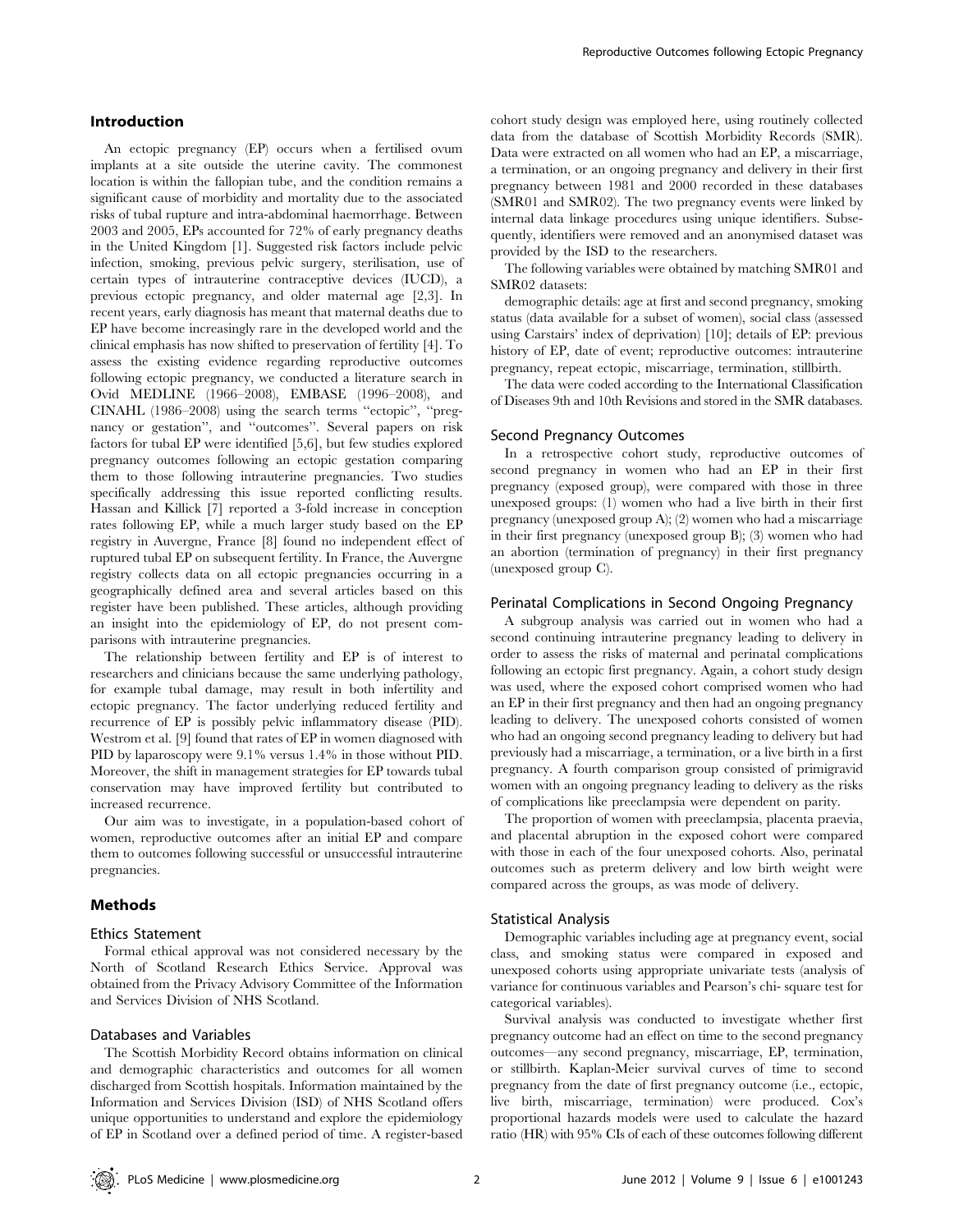Table 1. Comparison of baseline characteristics of women with ectopic and intrauterine first pregnancies.

| <b>Characteristics</b>               | <b>Outcome of First Pregnancy</b> |                            |                                    |                                    |            |  |  |
|--------------------------------------|-----------------------------------|----------------------------|------------------------------------|------------------------------------|------------|--|--|
|                                      | <b>Ectopic</b><br>$(n=2,969)$     | Livebirth<br>$(n=667,299)$ | <b>Miscarriage</b><br>$(n=39,705)$ | <b>Termination</b><br>$(n=78,697)$ | $p$ -Value |  |  |
| Mean age in years (SD)               | 27.75 (5.70)                      | 25.79 (5.47)               | 26.27 (6.37)                       | 22.63 (6.46)                       | < 0.001    |  |  |
| Median follow up time in years (IQR) | 5.21(3.17)                        | 6.43(3.41)                 | 3.78(2.17)                         | 5.79 (2.94)                        |            |  |  |
| Carstairs deprivation category       |                                   |                            |                                    |                                    | < 0.001    |  |  |
| Least deprived                       | 980 (33.0)                        | 176,310 (26.4)             | 11,240 (28.3)                      | 18,683 (23.7)                      |            |  |  |
| Moderate                             | 1,468 (49.4)                      | 331,856 (49.7)             | 22,286 (56.1)                      | 29,172 (37.1)                      |            |  |  |
| Most deprived                        | 420 (14.1)                        | 127,201 (19.3)             | 5,179 (13.0)                       | 29,239 (37.2)                      |            |  |  |
| Smoking status                       |                                   |                            |                                    |                                    | < 0.001    |  |  |
| Non-smoker                           | 440 (14.8)                        | 149,257(22.4)              | 6,435(16.2)                        | 10,180 (12.9)                      |            |  |  |
| Smoker/ex-smoker                     | 372 (12.5)                        | 122,566 (18.4)             | 5,890 (14.8)                       | 11,055 (14.1)                      |            |  |  |
| Missing                              | 2,157 (72.6)                      | 395,476 (59.3)             | 27,380 (69.0)                      | 57,462 (73.0)                      |            |  |  |

IQR, interquartile range; SD, standard deviation.

doi:10.1371/journal.pmed.1001243.t001

first pregnancy outcomes. The survival models were adjusted for age at first pregnancy, social class, and year of admission for first pregnancy. The proportional hazards assumption was checked by plotting curves of the log of the negative log of the survival function against log time for each first pregnancy outcome. If all the curves were approximately parallel then the proportional hazards assumption is satisfied. Where the proportionality assumption failed, separate models were fitted stratified by time using time points informed by where the Kaplan-Meier curves cross.

As the exact timing of the episode of pregnancy complication was not available, survival analysis was not appropriate. Hence, binary logistic regression was used to produce crude odds ratios (ORs) with 95% CIs for each of the obstetric complications in an ongoing pregnancy. Models were subsequently adjusted for potential confounders identified on univariate analysis that were significant at the 5% level. As the data spanned 25 y, the year of delivery was included as a covariate in the models to account for changes in coding criteria and medical practice over time.

#### Missing Data

Some potential confounding variables like body mass index (BMI), site of ectopic pregnancy, and medical management of ectopic pregnancy were not universally recorded in the dataset and therefore could not be included in the analysis. Data were also unavailable regarding the use of contraception and pregnancy intent. We therefore had to make broad assumptions that women with a live baby would be more likely to use contraception in the short term for birth spacing than those without a live birth in order to interpret our findings. Other variables were available in a subset of women (for example, smoking status was missing in 62%). As a sensitivity analysis, we ran the Cox's and logistic regression models both with (incorporating only those with complete smoking data) and without the smoking variable. Small numbers of women with missing data for other variables such as Carstairs' deprivation category (3.5%), birthweight (3.7%), or gestational age (4.2%) were not included in the analysis.

The report is presented in accordance with STROBE guidelines (Text S1).

#### Results

After excluding women with improbable gestational age and interpregnancy intervals of less than or equal to 4 wk ( $n = 165$ ), the

dataset included 2,969 women who had an ectopic first pregnancy, 667,299 women with an initial live birth, 39,705 with a miscarriage, and 78,697 women who underwent termination of their first pregnancy.

#### Baseline Characteristics

The socio-demographic characteristics of women with a previous ectopic pregnancy were compared with those with a previous live birth, miscarriage, and termination in Table 1. Women who had experienced an initial ectopic pregnancy tended to be older, and less socially deprived than women who had a miscarriage, termination, or live birth in their first pregnancies.

#### Second Pregnancy Outcomes

Outcomes of a second pregnancy following an initial EP, live birth, miscarriage, and termination are listed in Table 2. Women with a live birth were least likely to have a second pregnancy (55%), while those with a miscarriage were most likely to have one (74.9%). However, when they did conceive a second time, women who had an initial live birth were most likely to have a second live birth (304,143/367,303 [82.8%]). When they conceived a second time, women with an initial EP had the highest chance of another EP compared to all other groups (144/1,870 [7.7%]).

Kaplan-Meier curves of time to a second pregnancy following alternative outcomes in the first pregnancy are presented in Figure 1. There was evidence of non-proportionality from the survival curves and therefore the Cox models were fitted for the following time periods:  $\leq$  2 y,  $>$  2–6 y, and  $>$ 6 y. For the  $>$  2–6-y time period, women who had any second pregnancy during the first 2 y (i.e., the first time period) were excluded from the analysis. The same exclusion was applied to the  $>6$ -y time period. Women who had an ectopic first pregnancy were approximately two-anda-half times more likely to have a second pregnancy within 2 y than those who had an initial live birth (adjusted hazards ratio [AHR] 2.76, 95% CI 2.58–2.95). Taking 2 y following their first pregnancy as the starting point, women who had an ectopic first pregnancy were no more likely to have a second pregnancy during the following 4 y (i.e., up to 6 y since first pregnancy) than women who had an initial live birth. However, from 6 y after their first pregnancy, they were approximately 50% more likely to have a second pregnancy than women who had a live birth.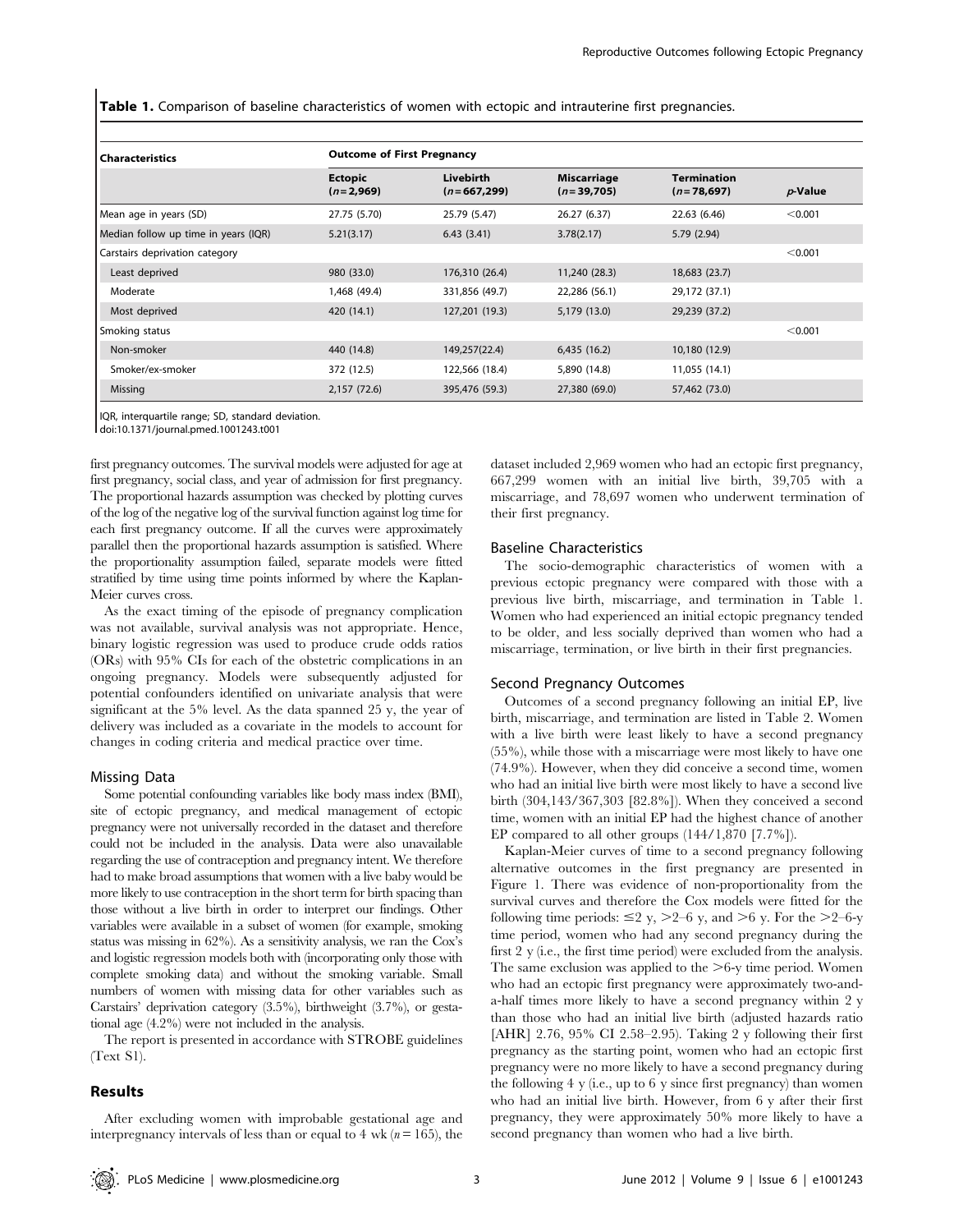Table 2. Comparison of reproductive outcomes of second pregnancy between women with ectopic and intrauterine first pregnancies.

| <b>Outcomes of Second Pregnancy</b>           | Outcome of First Pregnancy <sup>a</sup> |                            |                             |                                    |  |
|-----------------------------------------------|-----------------------------------------|----------------------------|-----------------------------|------------------------------------|--|
|                                               | <b>Ectopic</b><br>$n = 2,969$           | Livebirth<br>$n = 667,299$ | Miscarriage<br>$n = 39,705$ | <b>Termination</b><br>$n = 78,697$ |  |
| No second pregnancy                           | 1,099 (37.0)                            | 299,996 (45.0)             | 9.978(25.1)                 | 26.245 (33.3)                      |  |
| Any second pregnancy                          | 1,870 (63.0)                            | 367,303 (55.0)             | 29,727 (74.9)               | 52,452 (66.7)                      |  |
| Live birth from second pregnancy <sup>p</sup> | 1,455 (49.0)                            | 304,143 (45.6)             | 24,201 (61.0)               | 39,007 (49.6)                      |  |
| Ectopic second pregnancy <sup>b</sup>         | 144 (4.9)                               | 2,391(0.4)                 | 244(0.6)                    | 365(0.5)                           |  |
| Miscarriage in second pregnancy <sup>b</sup>  | 154 (5.2)                               | 23,018 (3.4)               | 3,577 (9.0)                 | 3,407 (4.3)                        |  |
| Termination of second pregnancy <sup>b</sup>  | 103(3.5)                                | 36,446 (5.5)               | 1,511(3.8)                  | 9,411(12.0)                        |  |
| Stillbirth in second pregnancy <sup>b</sup>   | 14(0.5)                                 | 1,305 (0.2)                | 194 (0.5)                   | 262(0.3)                           |  |

<sup>a</sup>Values expressed as  $n$  (%).

<sup>b</sup>Calculated as proportion of women who had a second pregnancy.

doi:10.1371/journal.pmed.1001243.t002

Compared with women who had a miscarriage in their first pregnancy, women who had an ectopic first pregnancy were only half as likely to have a second pregnancy during the next 2 y. However, the chance of a second pregnancy in 2 to 4 y was no different in the two groups. From 6 y post first pregnancy, women with an ectopic first pregnancy were almost 50% more likely to have a second pregnancy than women who miscarried their first.

Similarly, women who had an ectopic first pregnancy were approximately two-and-a-half times more likely to have a second pregnancy within 2 y than those who terminated their first pregnancy (AHR 2.38, 95% CI 2.23–2.55) (see Table 3). Taking 2 y post first pregnancy as the origin, women who had an ectopic first pregnancy were 62% more likely to have a second pregnancy within the next 4 y than women who had an initial termination.

# Ectopic, Miscarriage, Termination, and Stillbirth in the Second Pregnancy

Table 4 presents the hazards ratios and 95% CIs of pregnancy loss following EP versus different types of intrauterine first pregnancies. Compared to women who had a first live birth, the risk of a second ectopic was 13 times higher after an initial EP (AHR 13.0, 95% CI



Figure 1. Kaplan-Meier curves of time to any second pregnancy following different first pregnancy outcomes. doi:10.1371/journal.pmed.1001243.g001

11.63–16.86). Risks of miscarriage (AHR 1.57, 95% CI 1.32–1.87) and stillbirth (AHR 2.75, 95% CI 1.52–4.97) were higher after an initial ectopic, but the chance of having a termination in the next pregnancy was reduced (AHR 0.66, 95% CI 0.53–0.83).

In comparison with an initial miscarriage, the risk of a further EP was more than six times higher (AHR 6.07, 95% CI 4.83– 7.62), but that of a miscarriage was less following an initial EP (AHR 0.51, 95% CI 0.43–0.61).

Compared to women who terminated their first pregnancy, women with an initial EP faced more than 12 times higher risk of a further ectopic, 41% increased risk of a miscarriage, more than double the risk of a stillbirth, but a reduced risk of terminating a second pregnancy (AHR 0.35, 95% CI 0.28–0.44).

## Perinatal Complications in a Second Pregnancy

Table 5 shows the proportion of maternal and perinatal complications in women with ongoing pregnancies following an initial EP, live birth, or termination. The ORs with 95% CIs of these complications are presented in Table 6. Compared to women with a previous live birth, an initial ectopic pregnancy predisposed women to higher odds of preeclampsia (adjusted OR [AOR] 2.19, 95% CI 1.90–4.40), preterm delivery (AOR 1.84, 95% CI 1.34–2.52), and delivery by emergency caesarean section (AOR 3.93, 95% CI 3.11–4.97).

The AORs of maternal and perinatal complications were not significantly higher following an EP in comparison with primigravid women or those with a previous miscarriage or termination.

# Discussion

# Summary of Findings

Compared to women with an initial live birth, women with an EP were 2.76 times more likely to conceive a second pregnancy within 2 y and just as likely after 2 to 6 y. Women with an initial ectopic pregnancy were significantly less likely to conceive a second time compared to women whose first pregnancies ended in a miscarriage. Compared to women with an initial termination, women with an EP had an increased chance of a second pregnancy within 2 y. They also faced a higher risk of a further ectopic pregnancy compared to all defined comparator groups.

In comparison with women who had a previous live birth, those with an initial EP faced a significantly higher risk of preeclampsia, preterm delivery, and emergency caesarean delivery in their next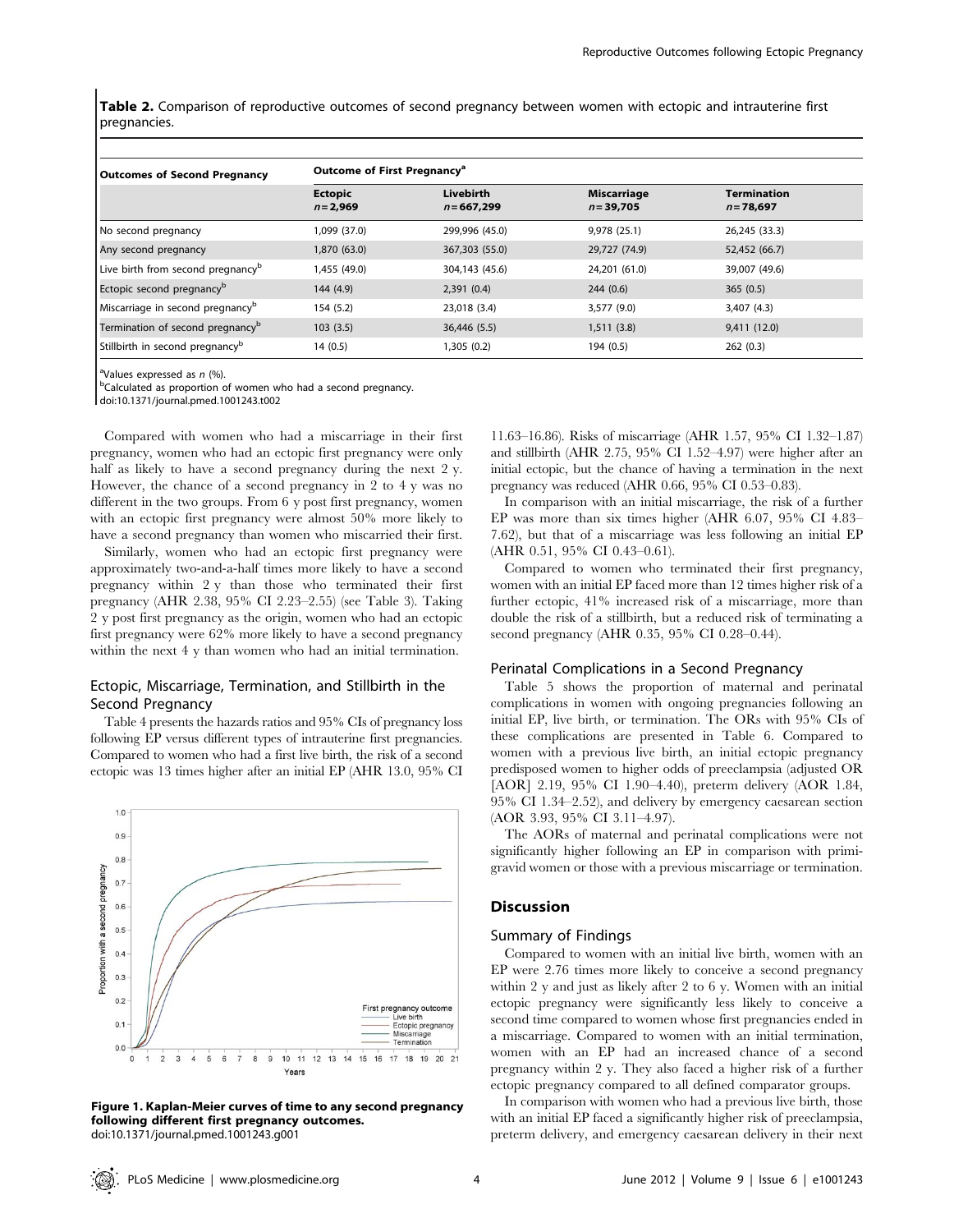Table 3. Hazard ratios (95% CI) of any second pregnancy following ectopic versus other first pregnancy outcomes.

| Comparison of 1st<br><b>Pregnancy Outcome</b> | Time to Second Pregnancy $(y)^a$ |                                     |                          |                                     |                        |                                     |  |
|-----------------------------------------------|----------------------------------|-------------------------------------|--------------------------|-------------------------------------|------------------------|-------------------------------------|--|
|                                               | $\leq$ 2                         |                                     | $>2-6$                   |                                     | >6                     |                                     |  |
|                                               | <b>Unadjusted</b>                | <b>Adjusted</b> <sup><i>p</i></sup> | <b>Unadjusted</b>        | <b>Adjusted</b> <sup><i>p</i></sup> | <b>Unadjusted</b>      | <b>Adjusted</b> <sup><i>p</i></sup> |  |
| Ectopic versus livebirth                      | 2.51 $(2.36-2.66)^c$             | 2.76 $(2.58-2.95)^c$                | $0.88$ $(0.82 - 0.95)^c$ | $1.01(0.93 - 1.10)$                 | $1.13(0.96 - 1.34)$    | 1.57 $(1.29 - 1.91)^c$              |  |
| Ectopic versus miscarriage                    | $0.53$ $(0.50-0.56)^c$           | $0.57$ $(0.53 - 0.61)^c$            | $0.95(0.88 - 1.03)$      | $1.06(0.97-1.16)$                   | $1.05(0.88 - 1.25)$    | 1.44 $(1.17-1.78)$ <sup>c</sup>     |  |
| Ectopic versus termination                    | 1.77 $(1.66 - 1.88)^c$           | 2.38 $(2.23 - 2.55)^c$              | $1.05(0.97 - 1.13)$      | 1.62 $(1.49-1.77)^c$                | 0.35 $(0.29 - 0.41)^c$ | $0.95(0.78 - 1.16)$                 |  |

<sup>a</sup>Due to evidence of violation of the proportional hazards assumption, Cox models were fitted for different time periods of follow-up. Women who had an event in the first 2 y after their first pregnancy were excluded from the  $>2-6$ y time period analysis. Likewise, women who had an event  $\leq 6$  y after their first pregnancy were excluded from the  $>6$ -v time period analysis.

All hazard ratios have been adjusted for age at first pregnancy, social class, and year of first pregnancy.

<sup>c</sup>Statistically significant hazard ratios.

doi:10.1371/journal.pmed.1001243.t003

continuing pregnancy. However, these risks were not significantly higher than those faced by primigravid women or those who had an early pregnancy loss in a first pregnancy.

#### Strengths and Limitations

To our knowledge, this study is the first population-based comparison of reproductive outcomes following ectopic and intrauterine pregnancy. Previous registry-based studies have tended to concentrate on risk factors [5,6,11] rather than on fertility outcomes following EP. Reports on reproductive performance after ectopic gestation have been limited by small sample sizes and, in the absence of a suitable unexposed cohort, have tended to make internal comparisons within groups of women with EP [12,13]. In reality, there is no ideal comparison group for women with first ectopic pregnancies. Our analysis compared the reproductive outcomes of women who had an initial EP with women who had a previous successful pregnancy, women with previous spontaneous and induced pregnancy loss, and those without any previous pregnancies. While parous women have previous experience of pregnancy and labour, primigravidae have experienced neither. Those who have had an early loss of first pregnancy (ectopic, miscarriage, or termination) behave like ''virtual primigravidae'' in terms of their outcomes in the next continuing pregnancy and are comparable amongst themselves or with primigravid women. We have presented the risks of reproductive complications following ectopic pregnancy relative to all groups—thus adding validity to our findings. The presence of a large number of first ectopic pregnancies recorded in the Scottish database, allowed us to focus solely on reproductive outcomes following an initial ectopic pregnancy, which we felt was the relevant clinical question.

For the survival analysis of time to second pregnancy, the proportional hazards assumption for the Cox regression model was not met. This is evident from Figure 1 since the termination curve is not approximately parallel with the others. As a result it was decided to fit separate Cox models for different time periods. The time periods were chosen in a subjective manner so that within each model the proportionality was better than for the model using the whole follow-up period. The plots of the log of the negative log of the survivor function against log time for each of these models demonstrated that the proportionality assumption was adequately met for each of them. As with most statistical assumptions, it is rarely the case that the proportionality assumption is fully met. Using the model for the whole time period would have given us an average effect for the covariates over the whole time period, which is still useful. However, separate models for different stratified time periods gives us more information about short-term follow-up (i.e., within 2 y) and about longer term follow-up.

Cox regression was conducted to examine the effect of different outcomes from the first pregnancy on time to a miscarriage, EP, termination, or stillbirth in the second pregnancy. In this analysis, only women with a second pregnancy were included in the models since they were the ''at risk'' population. Furthermore, for each outcome, women with any of the other outcomes were censored. In doing this we have assumed that censoring due to these other outcomes is independent of the occurrence of the outcome of interest. The validity of this assumption will be explored in a future paper that will account for these ''competing outcomes'' [14].

Most of the limitations of this study arise from lack of complete data on variables such as smoking status [15,16], as well as anatomical site [16], outcome [17], type of management [18–21]

Table 4. Hazard ratios (95% CI) of second pregnancy outcomes following ectopic versus other first pregnancy outcome.

| Second Pregnancy<br>l Outcome | <b>1st Ectopic Versus 1st Livebirth</b> |                                 | 1st Ectopic Versus 1st Miscarriage |                        | <b>1st Ectopic Versus 1st Termination</b> |                                  |
|-------------------------------|-----------------------------------------|---------------------------------|------------------------------------|------------------------|-------------------------------------------|----------------------------------|
|                               | <b>Unadjusted</b>                       | Adjusted <sup>a</sup>           | <b>Unadjusted</b>                  | Adjusted <sup>a</sup>  | <b>Unadjusted</b>                         | Adjusted <sup>a</sup>            |
| Ectopic pregnancy             | 15.75 $(13.31 - 18.63)^b$               | 13.0 (11.63–16.86) <sup>b</sup> | 6.94 $(5.65 - 8.55)^b$             | 6.07 $(4.83 - 7.62)^b$ | 20.93 (17.17-25.51) <sup>b</sup>          | 12.84 (10.07-16.37) <sup>b</sup> |
| Miscarriage                   | 1.76 $(1.50-2.06)^{b}$                  | 1.57 $(1.32 - 1.87)^{b}$        | $0.55(0.46-0.64)^b$                | $0.51$ $(0.43-0.61)^b$ | 2.13 $(1.81 - 2.51)^b$                    | 1.41 $(1.18-1.70)^b$             |
| Termination                   | 0.72 $(0.59-0.88)^{b}$                  | 0.66 $(0.53 - 0.83)^b$          | $0.79(0.65 - 1.97)$                | $0.73(0.58 - 1.92)$    | 0.46 $(0.38-0.56)^b$                      | $0.35(0.28 - 0.44)^b$            |
| Stillbirth                    | 2.96 $(1.75-5.00)^{b}$                  | 2.75 $(1.52 - 4.97)^b$          | $0.82$ $(0.47 - 1.40)$             | $0.71(0.38 - 1.31)$    | 2.79 $(1.63 - 4.80)^b$                    | 2.28 $(1.21 - 4.29)^b$           |

<sup>a</sup>All hazard ratios have been adjusted for age at first pregnancy, social class, and year of first pregnancy.

**bStatistically significant hazard ratios.** 

doi:10.1371/journal.pmed.1001243.t004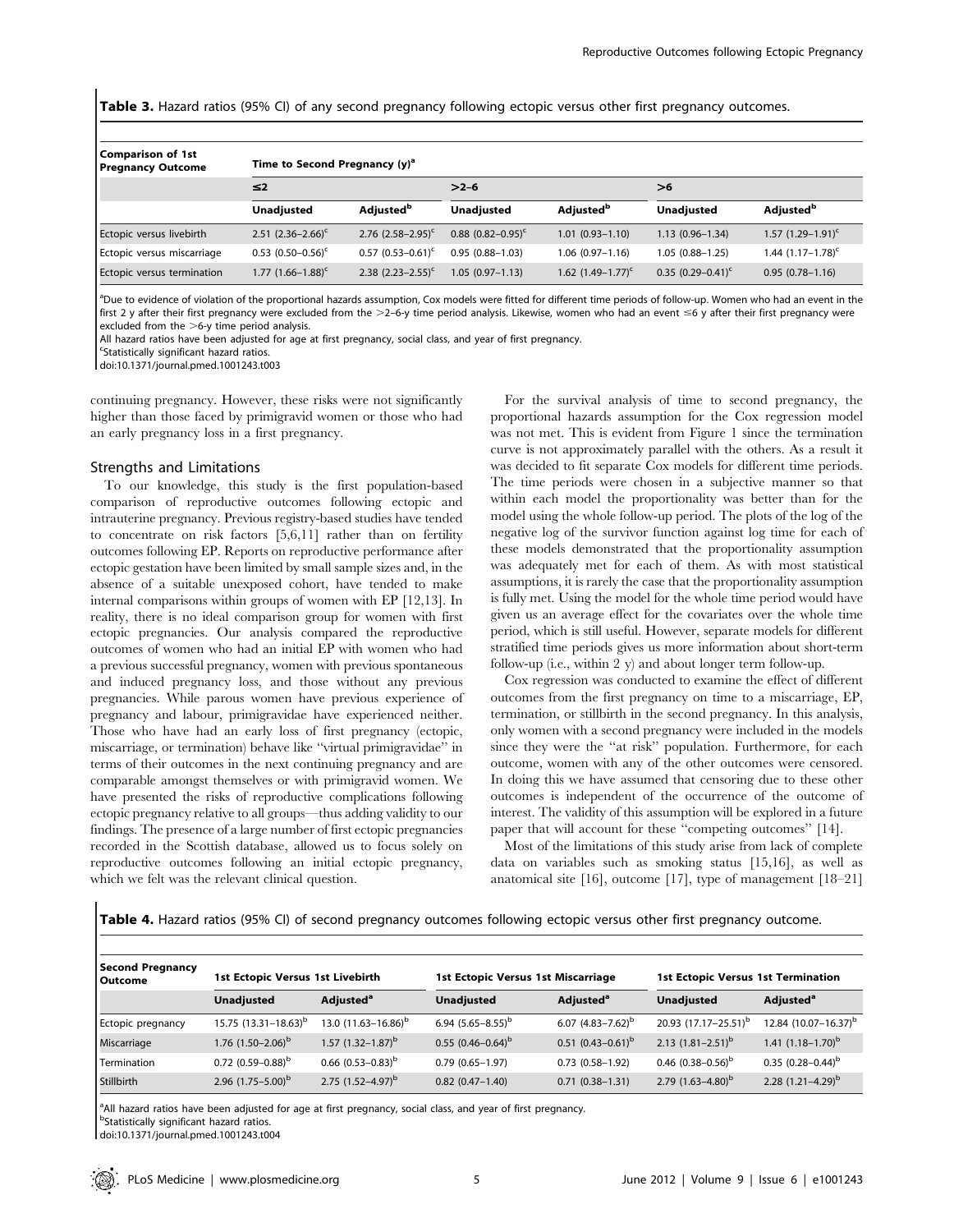Table 5. Comparison of maternal and perinatal complications in the next ongoing pregnancy following different first pregnancies.

| <b>Complications of</b><br>  Second Pregnancy | <b>Ectopic</b><br>$n = 1,455$ | Livebirth<br>$n = 304.143$ | Miscarriage<br>$n = 24.201$ | Termination<br>$n = 39,007$ | Primigravidae<br>$n = 299.417$ |
|-----------------------------------------------|-------------------------------|----------------------------|-----------------------------|-----------------------------|--------------------------------|
| Preeclampsia                                  | 74 (4.7)                      | 6,621(2.2)                 | 1,242(4.6)                  | 1,508(3.7)                  | 12,662 (4.2)                   |
| Placenta praevia                              | 13(0.8)                       | 1,991 (0.7)                | 246 (0.9)                   | 247 (0.6)                   | 2,104(0.7)                     |
| Abruptio placentae                            | 63 (4.0)                      | 9,151(3.0)                 | 1,135(4.2)                  | 1,704 (4.2)                 | 10,538(3.5)                    |
| Preterm delivery                              | 128 (8.1)                     | 13,871 (4.6)               | 2,194 (8.2)                 | 3,042 (7.6)                 | 19,176 (6.4)                   |
| Low birth weight                              | 114(7.2)                      | 13,409 (4.4)               | 2,226(8.3)                  | 3,024(7.5)                  | 20,950 (7.0)                   |
| Elective caesarean section                    | 80 (5.0)                      | 21,611(7.1)                | 1,472(5.5)                  | 1,523 (3.8)                 | 16,609 (5.5)                   |
| Emergency caesarean section                   | 241 (15.2)                    | 17,694 (5.8)               | 3,937 (14.6)                | 5,301 (13.2)                | 36,798 (12.3)                  |

Values expressed as n (%).

doi:10.1371/journal.pmed.1001243.t005

of EP, which are potentially associated with future reproductive outcomes. The prevalence of smoking during pregnancy has decreased from 25.4% in 2001 to 18.8% in 2010 in Scotland (www.isdscotland.org). These data, however, are only applicable to women who had deliveries—at or near term and exclude women with early pregnancy loss. Data on maternal body weight were universally unavailable in our dataset and it was impossible to predict what effect this would have had, had we been able to adjust for it. Literature is sparse regarding the effect of obesity on the prevalence of EP, but studies have shown an increased risk of recurrence in obese women who miscarry [22]. The prevalence of other potential confounders like assisted reproductive technology and medical management of EP in the study population are more difficult to obtain. Reports published show that on average, 1% of the total number of pregnancies in the UK is conceived through assisted reproduction (www.hfea.gov.uk). Despite unavailability of data, we were able to use some of the variables in the analysis of a subset of data where the information was complete; but this severely limited the power of any findings. Moreover, the data spanned 25 y, which have witnessed significant changes in clinical management that are likely to influence the outcomes. Of particular relevance is the introduction and use of medical

Table 6. Unadjusted and adjusted odds ratios (95% CIs) for maternal and perinatal complications in second pregnancy.

| <b>Complications of</b><br><b>Second Pregnancy</b> | <b>Ectopic Versus</b><br>Livebirth | <b>Ectopic Versus</b><br>Primigravidae | <b>Ectopic Versus</b><br><b>Termination</b> | <b>Ectopic Versus</b><br><b>Miscarriage</b> |
|----------------------------------------------------|------------------------------------|----------------------------------------|---------------------------------------------|---------------------------------------------|
| Preeclampsia                                       |                                    |                                        |                                             |                                             |
| Unadjusted                                         | 2.20 $(1.74 - 2.78)^a$             | $1.11(0.88 - 1.40)$                    | $1.01(0.99 - 1.02)$                         | $0.99(0.78 - 1.26)$                         |
| Adjusted <sup>b</sup>                              | 2.19 $(1.90-4.40)^a$               | $1.21(0.88 - 1.61)$                    | $1.06(0.92 - 1.22)$                         | $0.98(0.70-1.36)$                           |
| Placenta praevia                                   |                                    |                                        |                                             |                                             |
| Unadjusted                                         | $1.26(0.73 - 2.17)$                | $1.17(0.67 - 2.02)$                    | $1.01(0.99 - 1.04)$                         | $1.12(0.64 - 1.96)$                         |
| Adjusted <sup>b</sup>                              | 1.31 (0.49-3.49)                   | $0.81(0.38 - 1.71)$                    | $1.17(0.43 - 3.20)$                         | $1.11(0.51 - 2.39)$                         |
| Abruption                                          |                                    |                                        |                                             |                                             |
| Unadjusted                                         | 1.34 $(1.04 - 1.72)^a$             | $1.13(0.88 - 1.46)$                    | $0.99(0.98 - 1.01)$                         | $1.07(0.82 - 1.38)$                         |
| Adjusted <sup>b</sup>                              | $1.36(0.85 - 2.19)$                | $0.84(0.59 - 1.18)$                    | $0.98(0.62 - 1.56)$                         | $1.12(0.77-1.62)$                           |
| Preterm delivery                                   |                                    |                                        |                                             |                                             |
| Unadjusted                                         | 1.84 $(1.53 - 2.20)^a$             | 1.28 $(1.07-1.53)^a$                   | $1.07(0.84 - 1.37)$                         | $1.01(0.84 - 1.22)$                         |
| Adjusted <sup>b</sup>                              | 1.84 $(1.34 - 2.52)^a$             | $1.14(0.83 - 1.58)$                    | $1.02(0.74 - 1.40)$                         | $0.99(0.78 - 1.24)$                         |
| Low birth weight                                   |                                    |                                        |                                             |                                             |
| Unadjusted                                         | 1.68 $(1.39 - 2.04)^a$             | 1.56 $(1.09 - 2.24)^a$                 | $0.95(0.74 - 1.23)$                         | $1.17(0.96 - 1.42)$                         |
| Adjustedb,c                                        | $1.20(0.77 - 1.86)$                | $1.03(0.85 - 1.24)$                    | $0.86$ $(0.61 - 1.22)$                      | $1.07(0.92 - 1.46)$                         |
| Elective caesarean section                         |                                    |                                        |                                             |                                             |
| Unadjusted                                         | $1.01(0.75 - 1.36)$                | $0.93(0.69 - 1.26)$                    | 1.47 $(1.08-2.00)^a$                        | $1.04(0.90 - 1.20)$                         |
| Adjusted <sup>b</sup>                              | $1.04(0.71 - 1.52)$                | $0.91(0.62 - 1.32)$                    | $1.23(0.83 - 1.82)$                         | $0.99(0.89 - 1.24)$                         |
| Emergency caesarean section                        |                                    |                                        |                                             |                                             |
| Unadjusted                                         | 3.72 $(3.08-4.48)^a$               | 1.27 $(1.06-1.52)^a$                   | 1.27 $(1.05-1.54)^a$                        | $1.13(0.87 - 1.46)$                         |
| Adjusted <sup>b</sup>                              | 3.93 $(3.11-4.97)^a$               | $1.08(0.86 - 1.35)$                    | $1.12(0.88 - 1.42)$                         | $1.04(0.81 - 1.48)$                         |

<sup>a</sup>Statistically significant odds ratios.

<sup>b</sup>All odds ratios have been adjusted for maternal age, smoking, Carstairs category, and year of delivery.

c Low birth weight also adjusted for gestational age.

doi:10.1371/journal.pmed.1001243.t006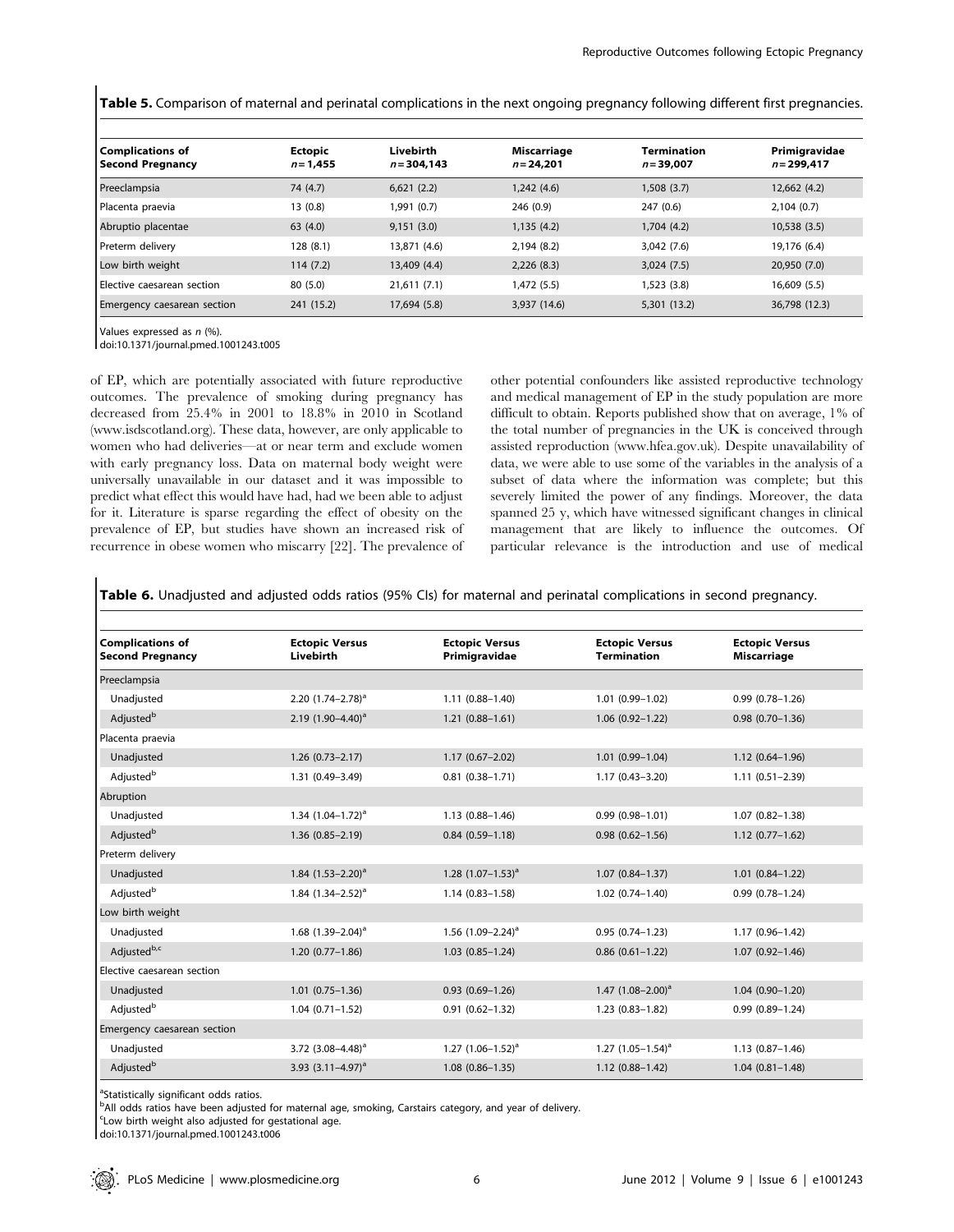treatment of EP using methotrexate during the study period. As EPs were almost exclusively managed by surgery in the earlier part of the study period, women with surgically managed EP would potentially have contributed to more events as the follow-up time was longer. It is possible that this could have introduced some bias. We have tried to take this into account by including the year of pregnancy event in the final multivariate models. Any study of fertility behaviour is bound to be flawed if it does not take account of contraceptive practice. We had no means of excluding women who were not intending to be pregnant or spacing their next pregnancy and therefore had to make the assumption that contraception was more likely in women with previous live birth and termination than those with spontaneous first pregnancy loss. We could not find any published literature to support this assumption, but as we have analysed routinely collected population-based data the assumptions about fertility intent are likely to be applicable in the broad majority of cases. There was some data on contraception available in the form of IUCD inserted in secondary care and the analysis of this supported our assumption. Of the 58 cases in which IUCD was inserted, 57 had an initial live birth and one had a termination of her first pregnancy. There were no women with an initial miscarriage or EP who had IUCD inserted. The logic behind assuming that women with a first EP will have similar contraceptive practices as those with an initial miscarriage is that neither group has any living children but both have suffered a spontaneous loss of pregnancy. This characteristic also makes them different from women with a previous live birth or a voluntary termination of pregnancy.

Lastly, analysis of such a large population-based dataset is likely to show statistically significant differences that may or may not be clinically relevant. However, our research was driven by a clear hypothesis based on biological plausibility and our results are consistent with those reported in the literature.

#### Comparison with Literature

Previous researchers have reported conflicting results with regard to fertility after an ectopic pregnancy. In France, several prospective studies have been conducted in which women with EP have been identified from regional condition-specific registers [8,12,15,16,18,23]. Studies based on the Auvergne registry [11] in France reported that determinants of fertility after ectopic pregnancy included the type of contraception used and the method of treatment for ectopic pregnancy. As this study did not incorporate a comparison group with an intrauterine pregnancy, it is difficult to compare the findings with the current analysis. A second report [22] compared data from two regional registers in France and found that fertility rates following an initial ectopic were higher in Auvergne compared to Lille. A third register-based study from Lille, France [24] concluded that over half of women with an ectopic pregnancy conceived naturally and that key determinants of fertility were more likely to be patient characteristics like age rather than factors related to the ectopic pregnancy itself. This conclusion was consistent with our findings. Hassan and Killick [7] using self-reported data from a survey, reported a 3-fold increase in conception rates following ectopic pregnancy. Thorburn et al. [25] reported that the conception rate following EP in women desiring another pregnancy was 75.9%—a proportion significantly higher than that found in the current analysis. The explanation for this variation may lie in the fact that Thorburn et al. [25] as well as Hassan and Killick [7] only included women desiring another pregnancy in their sample population, whereas we had no means of excluding those who wished to avoid another pregnancy from our analysis. On the other hand, as we only

included women who had an ectopic first pregnancy and therefore no live children, the majority could be expected to try to conceive again at some point in time. However, as EP is known to occur more frequently in women who use certain types of IUCDs [26], it is possible that at least some of the women in our cohort were voluntarily avoiding another pregnancy. The rates of intrauterine pregnancy, ectopic pregnancy, and live birth following two ectopic pregnancies as reported by Glock et al. [27] are closer to our findings. The high recurrence rate of ectopic pregnancy has been reported elsewhere. An extensive search of the literature failed to identify any reports of outcomes of a continuing second pregnancy following an initial EP. Live birth rates of over 80% have been reported [12,13], but few studies had the power to assess other maternal and fetal outcomes.

# The Meaning of the Study

This report presents a comprehensive overview of reproductive sequelae of EP using routinely collected population-based data. Although compromised fertility following ectopic pregnancy has been suspected previously, this is the first report to present empirical evidence to quantify the reduced chance of fecundity after an EP compared to women who have had an early intrauterine pregnancy loss. This reduction in fertility may be partly explained by the emotional turmoil following EP [28] and reluctance to try for a pregnancy for fear of a repeat EP, but this is unlikely to explain such a large difference. An initial EP does not appear to reduce the likelihood of pregnancy compared to women who have had a live birth—but this may well be due to voluntary birth spacing in a western population in the first few years after giving birth. The variation over the three time periods of the relationship between conceptions following EP and live birth bears further evidence of this voluntary fertility control. While the women with EP, and therefore with no living children were more likely to try and conceive another pregnancy within 2 y in comparison to women already with a baby, this difference was not observed in the 2–6-y period following the first pregnancy event. This indicates that women with a previous live birth were possibly spacing their next pregnancy event at least 2 y after their first delivery. It is interesting to note that the likelihood of a second conception is increased once more in the women with previous EP after 6 y, possibly suggesting a role of assisted conception in those with persistent tubal infertility alongside a sense of achievement of desired family size in women with an initial live birth who now have two live children.

It is, however, reassuring to note that those who do have an ongoing pregnancy following an EP are at no significant higher risk of developing complications than a primigravid woman.

# Clinical Implications

There have been few data on reproductive outcomes following ectopic pregnancy compared to successful pregnancy outcomes or other types of pregnancy loss. The results of this study will help clinicians to counsel women with EP—both at the time of initial diagnosis and treatment, as well as later when they attend for antenatal care. The reduced chance of a pregnancy and increased risk of a second ectopic following EP indicates the need for a fertility follow-up in women who are keen to conceive. This would include pre-conception care, advice to seek expert consultation should they wish to start a family, and consideration of an early pregnancy scan to confirm an intrauterine gestation. Overall, the results from this study are broadly reassuring in establishing that obstetric outcomes following ectopic pregnancy are no worse than those in women in their first pregnancy. As such, it is unnecessary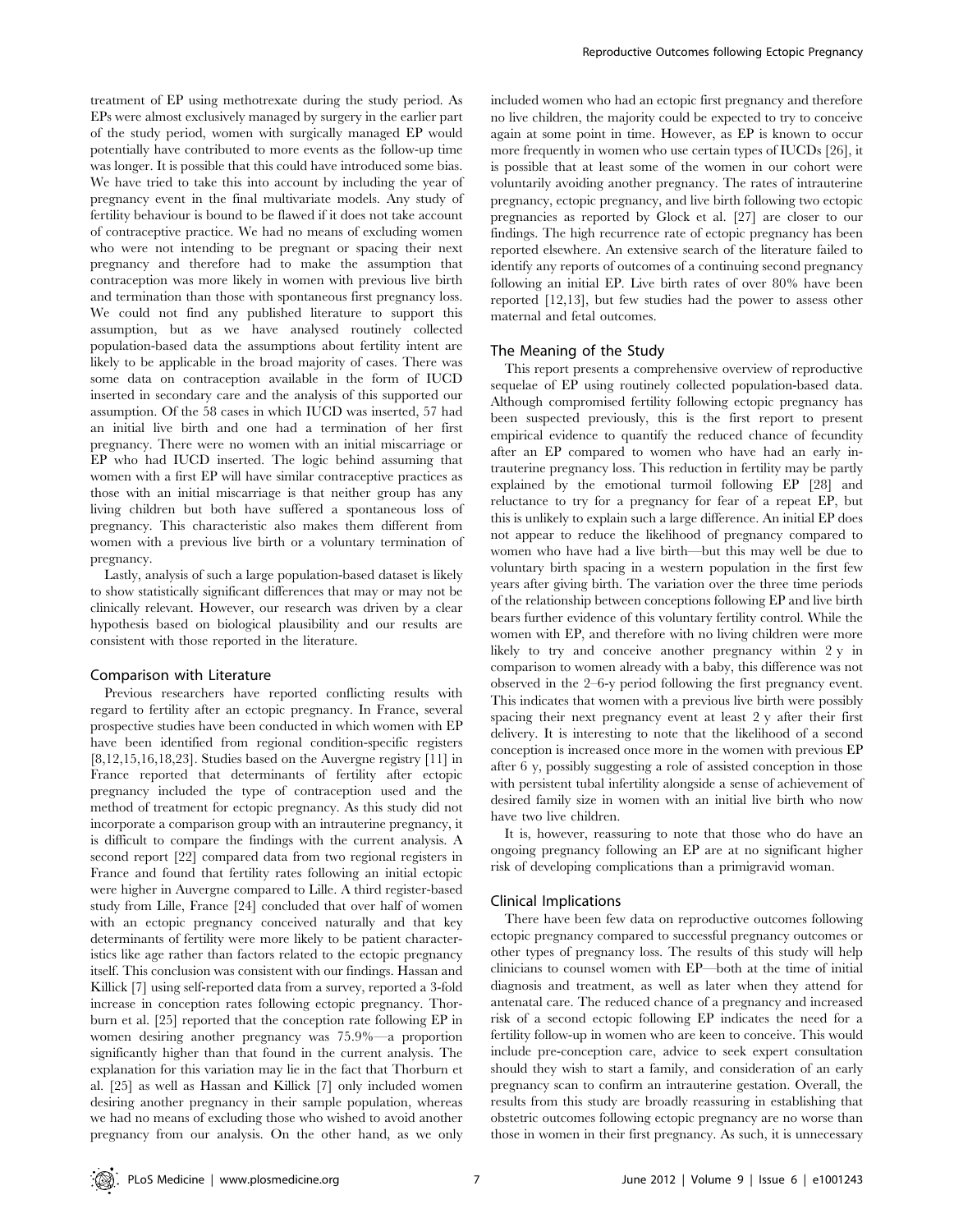to monitor these women more closely during an ongoing intrauterine pregnancy than is customary in primigravid women.

# Future Research

Future large population-based studies on reproductive outcomes after ectopic pregnancy need to explore the influence of the site of the ectopic pregnancy (tubal versus non-tubal) and to incorporate the effect of key confounders like smoking. Given the increasing use of medical treatment for ectopic pregnancy, there is a need to determine the effect of medical versus surgical management and conservative versus radical surgical management of EP on future reproduction. Trials are underway to assess these effects [29].

#### Conclusions

Compared to women who have a live birth, women with an initial EP are 2.76 times more likely to conceive a second time within 2 y and just as likely between 2 and 6 y. An ectopic first pregnancy reduces the probability of a second conception leading to clinical pregnancy within the next 2 y in comparison with an initial miscarriage. In those who do conceive, over three-quarters of women go on to have a livebirth. They also run much higher risks of repeat EP. In the next ongoing pregnancy after an ectopic,

#### References

- 1. The confidential enquiry into maternal and child health (CEMACH) (2007) Saving mothers' lives: reviewing maternal deaths to make motherhood safer 2003–2005. London: CEMACH 7.
- 2. Coste J, Job-Spira N, Fernandez H, Papiernik E, Spira A (1991) Risk factors for ectopic pregnancy: a case-control study in France, with special focus on infectious factors. Am J Epidemiol 133: 839–849.
- 3. Egger M, Low N, Davey Smith G, Lindblom B, Herrmann B (1998) Screening for chlamydial infections and the risk of ectopic pregnancy in a county in Sweden: Ecological analysis. BMJ 316: 1776–1780.
- 4. Sowter MC, Farquhar CM (2004) Ectopic pregnancy: an update. Curr Opin Obstet Gynecol 16: 289–293.
- 5. Ankum WM, Mol BW, Van der Veen F, Bossuyt PM (1996) Risk factors for ectopic pregnancy: a meta-analysis. Fertil Steril 65: 1093–1099.
- 6. Bouyer J, Coste J, Shojaei T, Pouly JL, Fernandez H, et al. (2003) Risk factors for ectopic pregnancy: a comprehensive analysis based on a large case-control, population-based study in france. Am J Epidemiol 157: 185–194.
- 7. Hassan MA, Killick SR (2005) Is previous aberrant reproductive outcome predictive of subsequently reduced fecundity? Hum Reprod 20: 657–664.
- 8. Job-Spira N, Fernandez H, Bouyer J, Pouly JL, Germain E, et al. (1999) Ruptured tubal ectopic pregnancy: risk factors and reproductive outcome: results of a population-based study in France. Am J Obstet Gynecol 180: 938– 944.
- 9. Westrom L, Joesoef R, Reynolds G, Hagdu A, Thompson SE (1992) Pelvic inflammatory disease and fertility: a cohort study of 1,844 women with laparoscopically verified disease and 657 control women with normal laparoscopic results. Sex Transm Dis 19: 185–192.
- 10. Carstairs V, Morris R (1990) Deprivation and health in Scotland. Health Bull (Edinb) 48: 162–175.
- 11. Bunyavejchevin S, Havanond P, Wisawasukmongchol W (2003) Risk factors of ectopic pregnancy. J Med Assoc Thai 86: S417–S421.
- 12. Bouyer J, Fernandez H, Coste J, Pouly JL, Job-Spira N (2003) Fertility after ectopic pregnancy: 10-year results in the Auvergne registry. J Gynecol Obstet Biol Reprod 32: 431–438.
- 13. Sobande AA (2000) Factors influencing reproductive performance following
- previous ectopic pregnancy. Saudi Med J 21: 1130–1134. 14. Wolbers M, Koller MT, Witteman JCM, Steyerberg EW (2009) Prognostic models with competing risks. Methods and application to coronary risk prediction. Epidemiology 20: 555–561.
- 15. Coste J, JobSpira N, Fernandez H (1991) Increased risk of ectopic pregnancy with maternal cigarette smoking. Am J Public Health 81: 199–201.

women run significantly higher risks of preeclampsia, preterm delivery, and emergency caesarean delivery compared to those with a previous live birth. However, these risks are not significantly higher compared to primigravidae or those who have experienced other types of early first pregnancy loss.

## Supporting Information

Text S1 STROBE checklist for reporting observational studies. (DOC)

# Author Contributions

Conceived and designed the experiments: Sohinee Bhattacharya, Amanda J. Lee, Siladitya Bhattacharya. Analyzed the data: Sohinee Bhattacharya, David J. McLernon. Wrote the first draft of the manuscript: Sohinee Bhattacharya. Contributed to the writing of the manuscript: Sohinee Bhattacharya, David J. McLernon, Amanda J. Lee, Siladitya Bhattacharya. ICMJE criteria for authorship read and met: Sohinee Bhattacharya, David J. McLernon, Amanda J. Lee, Siladitya Bhattacharya. Agree with manuscript results and conclusions: Sohinee Bhattacharya, David J. McLernon, Amanda J. Lee, Siladitya Bhattacharya.

- 16. Bouyer J, Rouxel A, Job-Spira N (2001) Smoking cessation or reduction in women attempting to conceive after ectopic pregnancy. Eur J Epidemiol 17: 1063–1066.
- 17. Elson J, Tailor A, Banerjee S, Salim R, Hillaby K, et al. (2004) Expectant management of tubal ectopic pregnancy: prediction of successful outcome using decision tree analysis. Ultrasound Obstet Gynecol 23: 552–556.
- 18. Job-Spira N, Fernandez H, Bouyer J, Pouly JL, Germain E, et al. (1999) Ruptured tubal ectopic pregnancy: risk factors and reproductive outcome: results of a population-based study in France. Am J Obstet Gynecol 180: 938– 944.
- 19. Buster JE, Krotz S (2007) Reproductive performance after ectopic pregnancy. Semin Reprod Med 25: 131–133.
- 20. Dalkalitsis N, Stefos T, Kaponis A, Tsanadis G, Paschopoulos M, et al. (2006) Reproductive outcome in patients treated by oral methotrexate or laparoscopic salpingotomy for the management of tubal ectopic pregnancy. Clin Exp Obstet Gynecol 33: 90–92.
- 21. Helmy S, Sawyer E, Ofili-Yebovi D, Yazbek J, Ben Nagi J, et al. (2007) Fertility outcomes following expectant management of tubal ectopic pregnancy. Ultrasound Obstet Gynecol 30: 988–993.
- 22. Metwally M, Ong KJ, Ledger WL, Li TC (2008) Does high body mass index increase the risk of miscarriage after spontaneous and assisted conception? A meta-analysis of the evidence. Fertil Steril 90: 714–726.
- 23. Allonier C, Ego A, Gerbaud L, Job-Spira N, Subtil D, et al. (2003) [Comparison of fertility rates after ectopic pregnancy in Auvergne and Lille regions]. J Gynecol Obstet Biol Reprod 32: 439–446.
- 24. Ego A, Subtil D, Cosson M, Legoueff F, Houfflin-Debarge V, et al. (2001) Survival analysis of fertility after ectopic pregnancy. Fertil Steril 75: 560–566.
- 25. Thorburn J, Philipson M, Lindblom B (1988) Fertility after ectopic pregnancy in relation to background factors and surgical treatment. Fertil Steril 49: 595–601.
- 26. Bernoux A, Job-Spira N, Germain E, Coste J, Bouyer J (2000) Fertility outcome after ectopic pregnancy and use of an intrauterine device at the time of the index ectopic pregnancy. Human Reprod 15: 1173–1177. 27. Glock JL, Loy RA, Brumsted JR (1993) Reproductive performance following a
- second ectopic gestation. Int J Gynecol Obstet 43: 191–194.
- 28. Lasker JN, Toedter LJ (2003) The impact of ectopic pregnancy: a 16-year followup study. Health Care Women Int 24: 209–220.
- 29. Mol F, Strandell A, Jurkovic D, Yalcinkaya T, Verhoeve H, et al. (2008) The ESEP study: Salpingostomy versus salpingectomy for tubal ectopic pregnancy: the impact on future fertility: A randomised controlled trial. BMC Women's Health 8: 11.